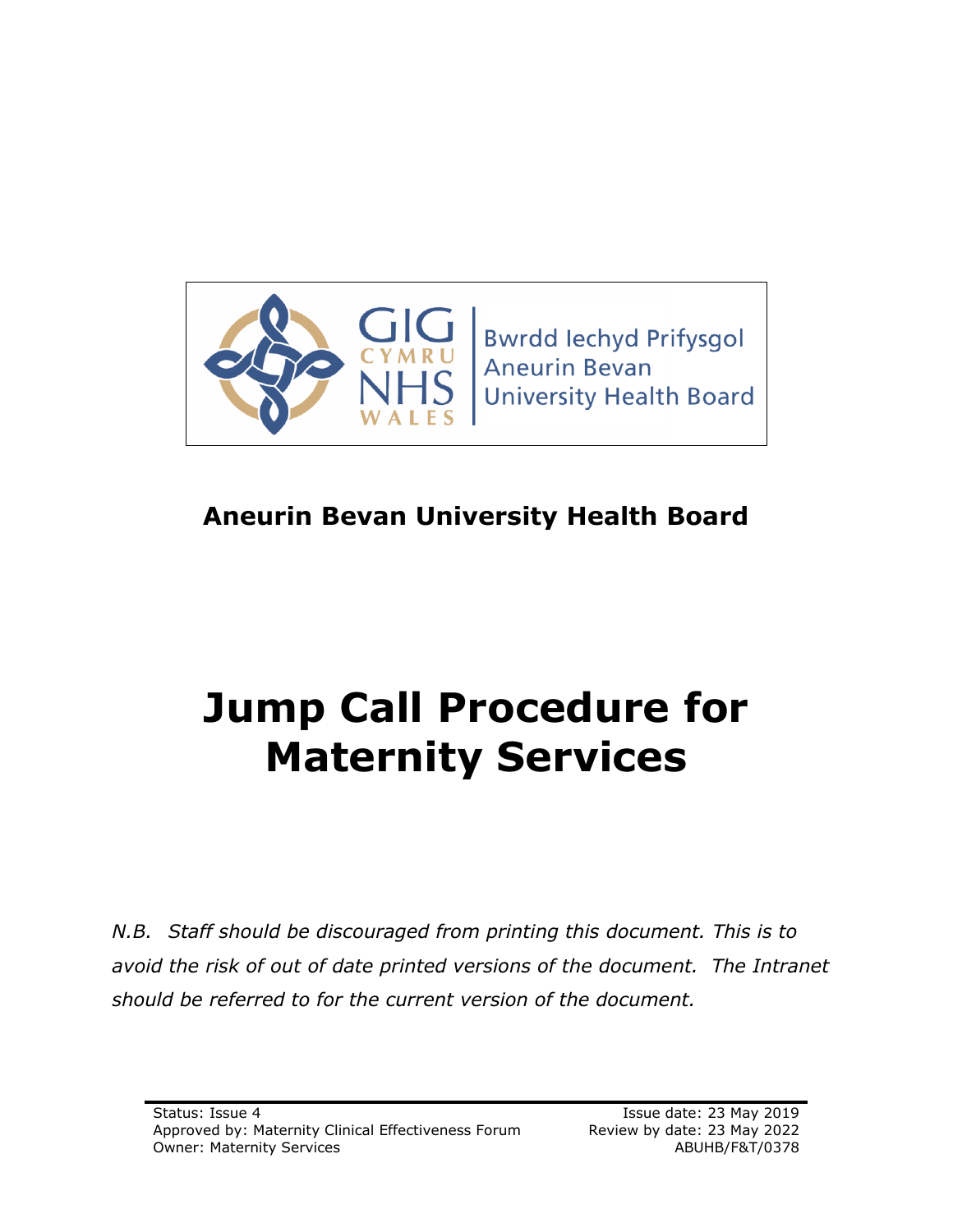#### **Contents:**

| <b>Introduction</b>                        | 3  |
|--------------------------------------------|----|
| <b>Aims</b>                                | 3  |
| <b>Objectives</b>                          | 3  |
| <b>Scope</b>                               | 3  |
| <b>Roles and Responsibilities</b>          | 3  |
| <b>Main Body</b>                           | 3  |
| <b>Standards for Health Services Wales</b> | 3  |
| <b>Audit</b>                               | 4  |
| <b>Appendices</b>                          | 5  |
| <b>References</b>                          | 10 |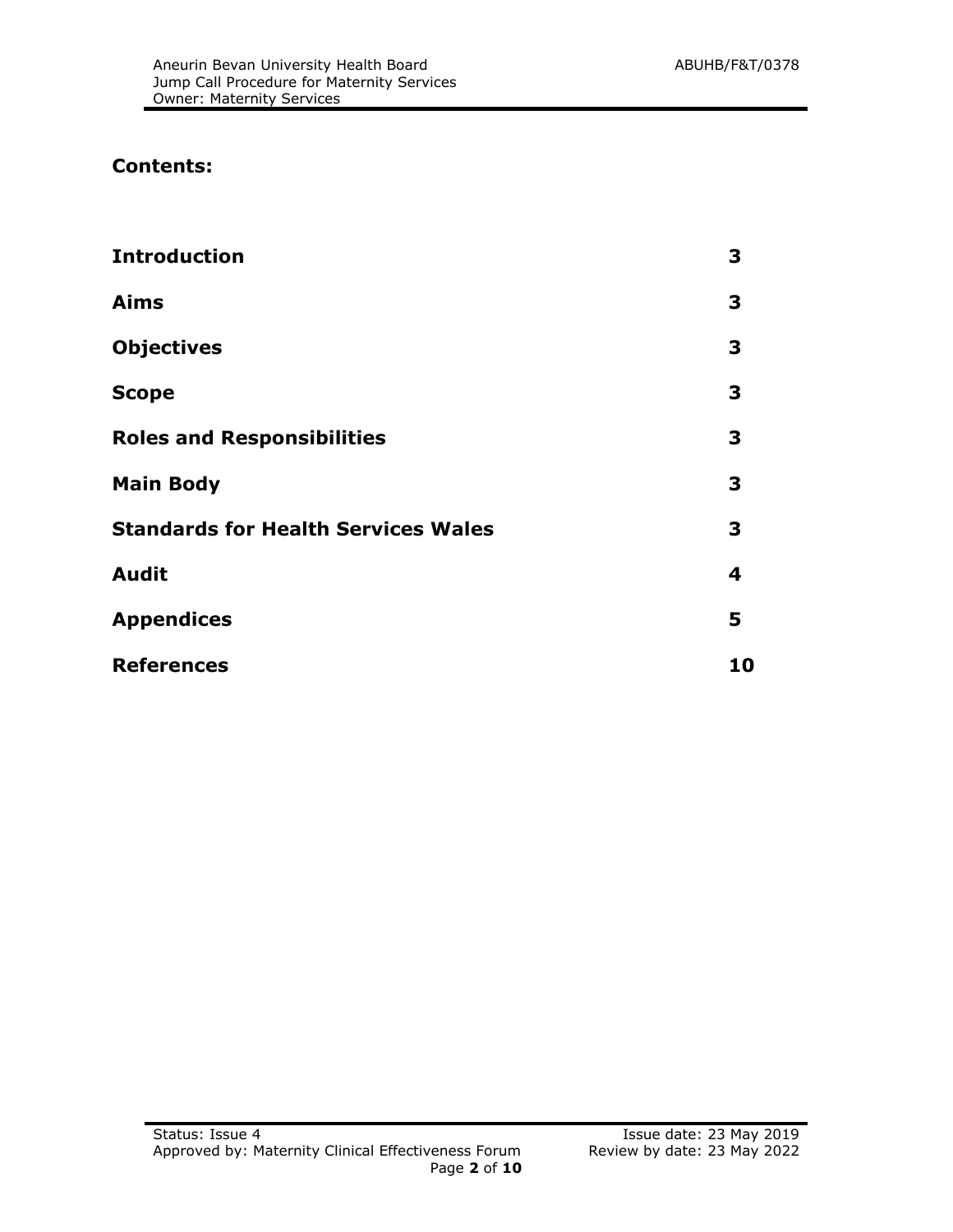#### **Introduction**

This document is a Welsh Risk Pool Maternity standard requirement to clearly describe the maternity staff chain of command and sets out the procedure to be followed when there are alternative clinical views for consideration.

#### **Aims**

To provide support for clinical decision making

#### **Objectives**

This procedure is designed to provide clarity in relation the chain of command

#### **Scope**

This procedure applies within maternity services for both midwifery and medical staff.

#### **Roles and Responsibilities**

The procedure will be communicated to staff via senior Midwifery Manager communicated and monitored via the local risk management forums.

#### **Flow chart –see appendix 1**

Show how the document statement will be achieved. Reference all evidence appropriately.

#### **Standards for Health Services Wales**

This protocol demonstrates compliance with Health and Care Standards 2 and 3 "Safe and effective care".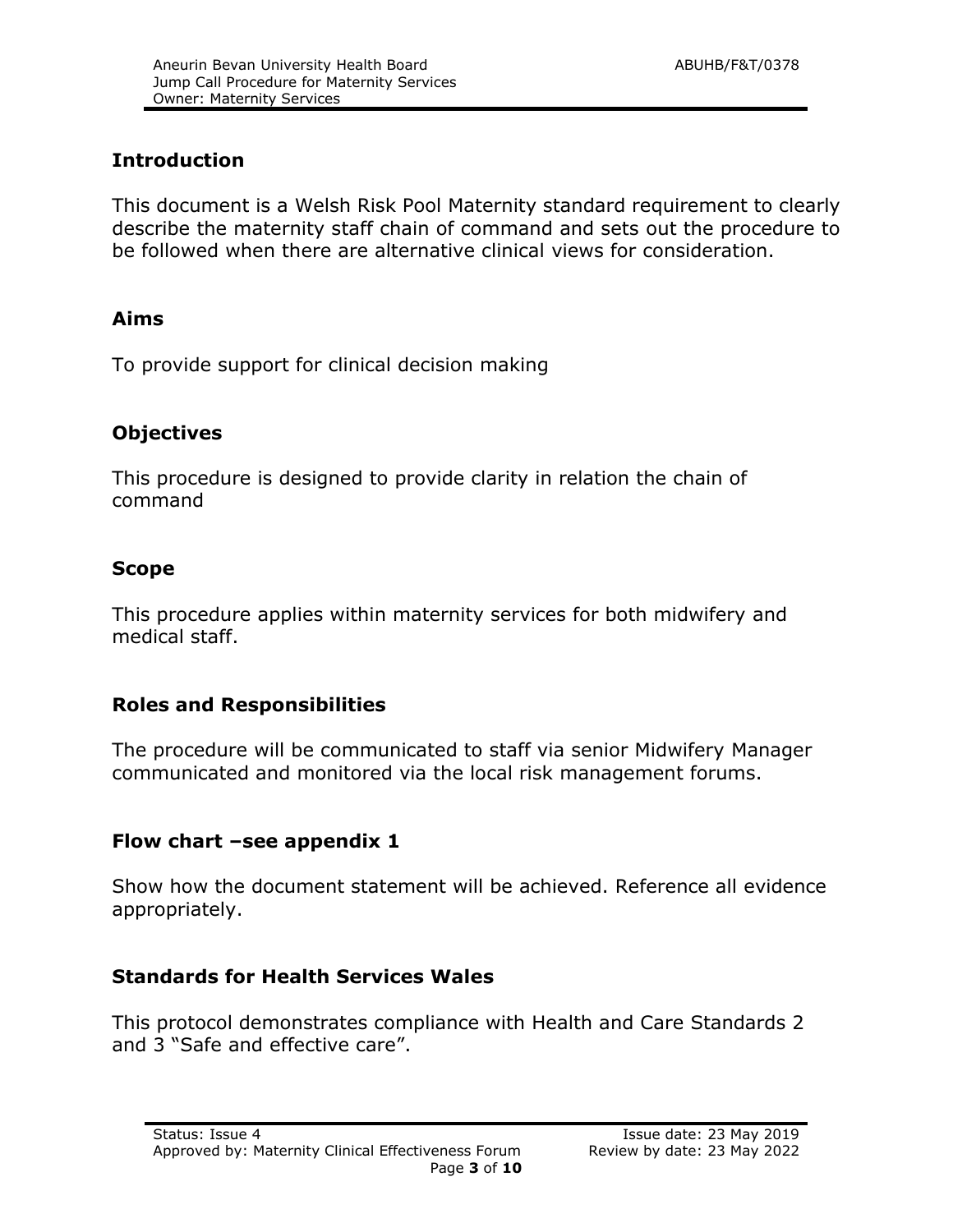### **Audit**

This protocol will be audited via the local risk management forums.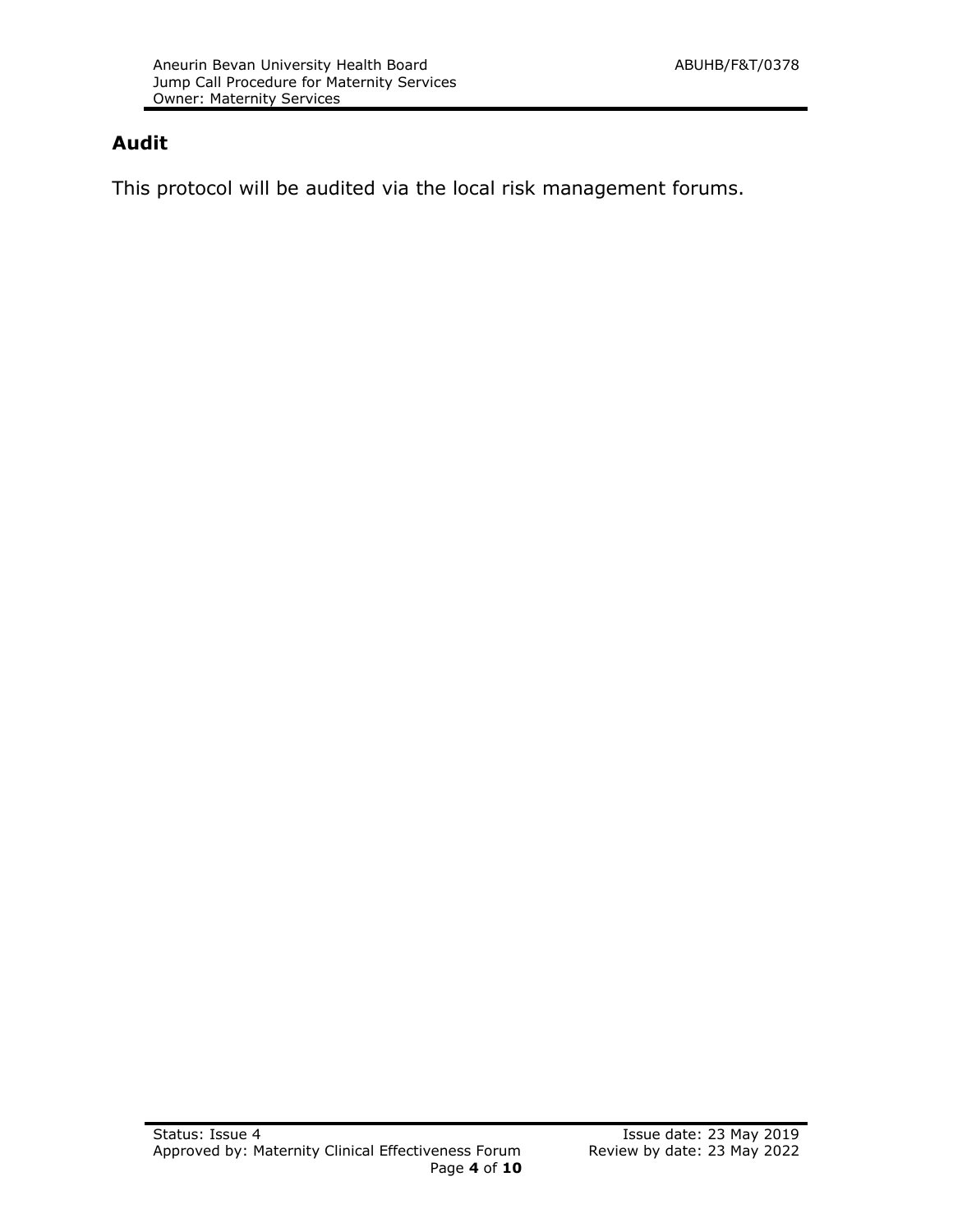# **Appendix 1 Jump Call Procedure for Maternity Services**

#### **Rationale:**

Midwives and medical staff should be able to communicate and consult freely at an appropriate level.

Welsh Risk Pool (Maternity) requires that there must be a clear chain of command and review if there is any change in clinical condition of mother or fetus either before or during labour. Nursing and Midwifery Council requires that nurses and midwives must act without delay if they believe that there is a risk to patient safety and that to achieve this, concerns must be escalated.

If a midwife or doctor has cause for clinical concern or concern for the woman/fetus /baby:-

- 1. Immediately inform the lead midwife and the Obstetric Registrar
- 2. There should be an agreed action plan for the ongoing management for the situation with agreed time for review
- 3. Consultant Obstetrician should be informed of any ongoing concern or risk

#### **However If**

- 1. No plan of labour can be agreed with the appropriate personnel, the oncall Consultant Obstetrician for labour ward should be informed
- 2. If there is still cause for concern, the midwife or Consultant Obstetrician will make the decision to take the issue to the Clinical Director, where indicated, e.g. a professional matter. Midwifery concerns will be referred to the Head of Midwifery

If a midwife has grave concerns or disagrees strongly with the management plan at any time they should seek advice from the labour ward coordinator or escalate to the appropriate Consultant, Head of Midwifery/Manager on call.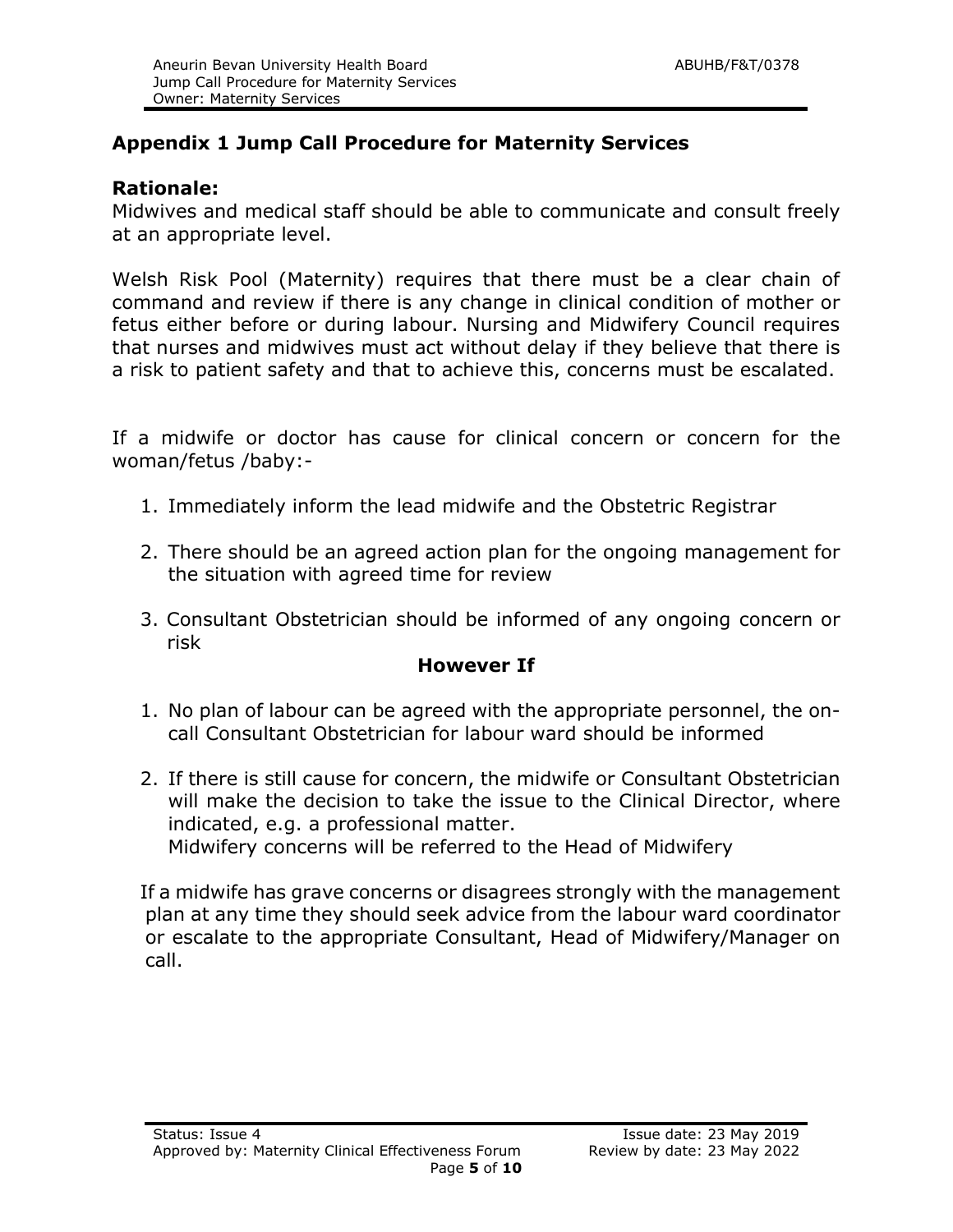## **Jump Call Procedure for Midwifery Led Care**:

If a midwife has cause and requires support or advice they should:-

- 1. Inform their lead Midwife in charge that day or the on call midwifery manager of the cause for her concerns and her intended action plan
- 2. If there is a disagreement with the intended action plan the midwives can contact: The on call on midwifery manager
- 3. If there are still concerns, the Midwives will discuss with the Head of Midwifery or their deputy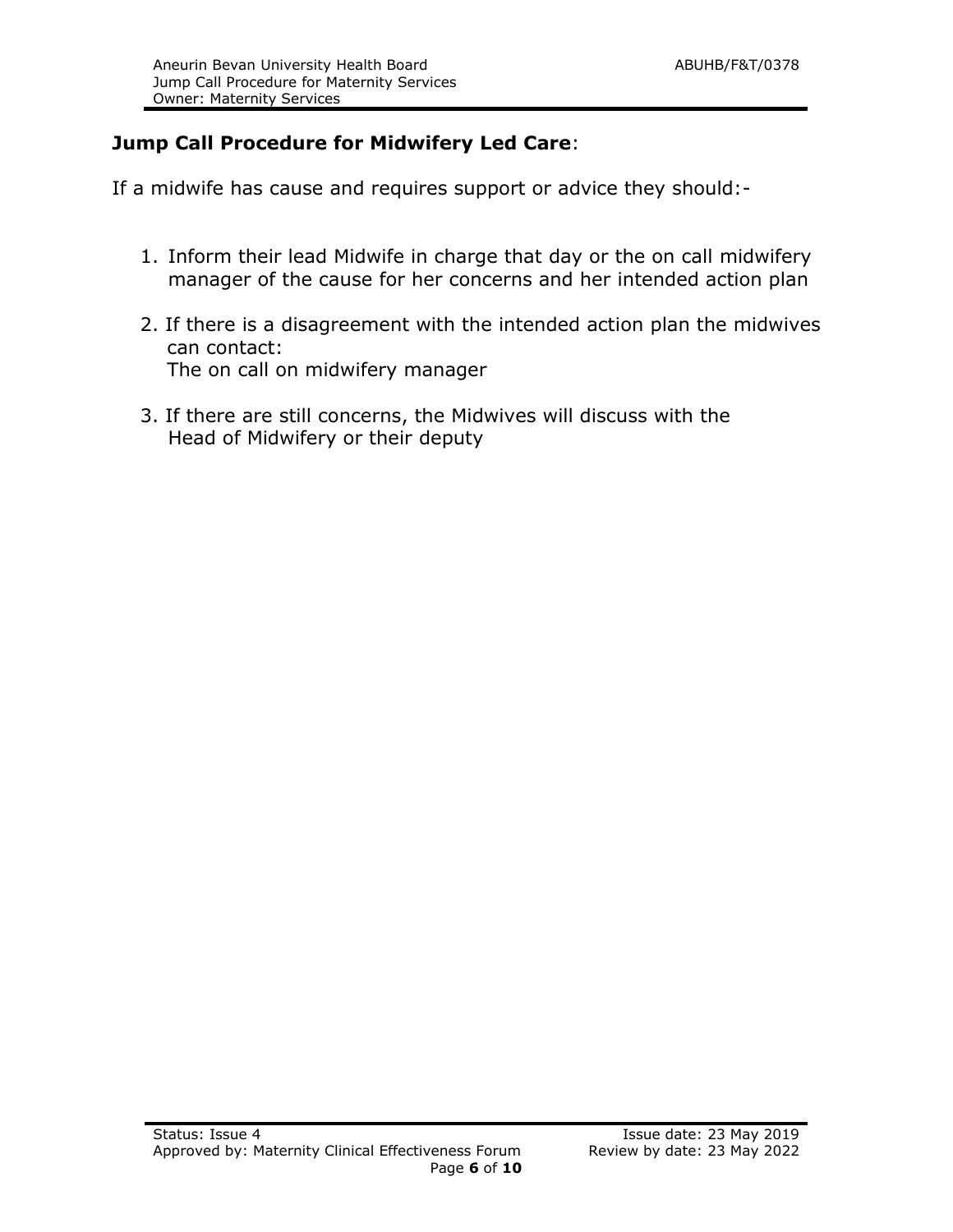#### **Jump call Procedure during intrapartum period \*In the event that the non resident on call consultant needs to be contacted by the Band 7**

**midwife they should in the first instance defer to the resident staff/associate specialist ( Nevill Hall Hospital)**

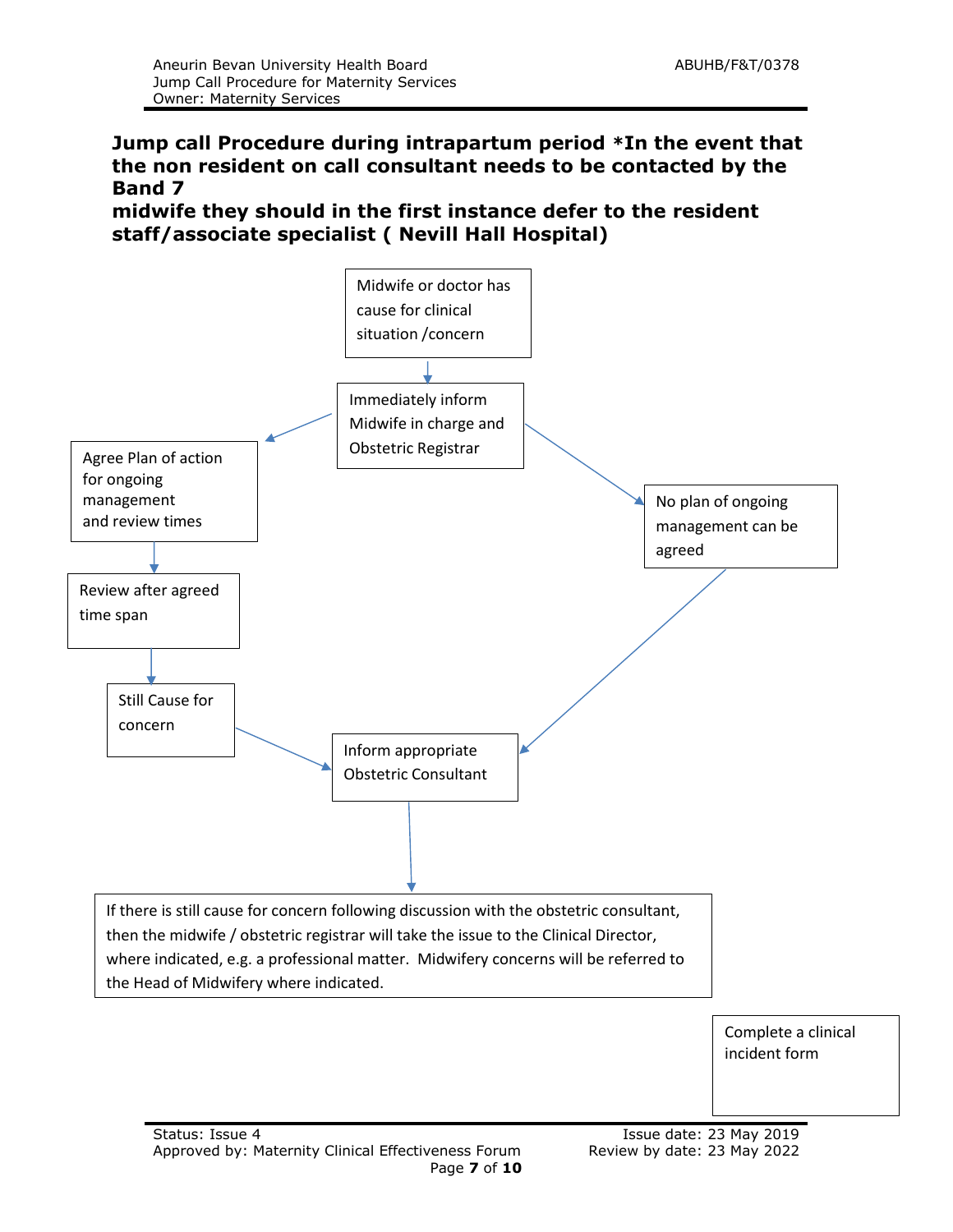# **Jump Call Procedure for Midwifery Led Care:**

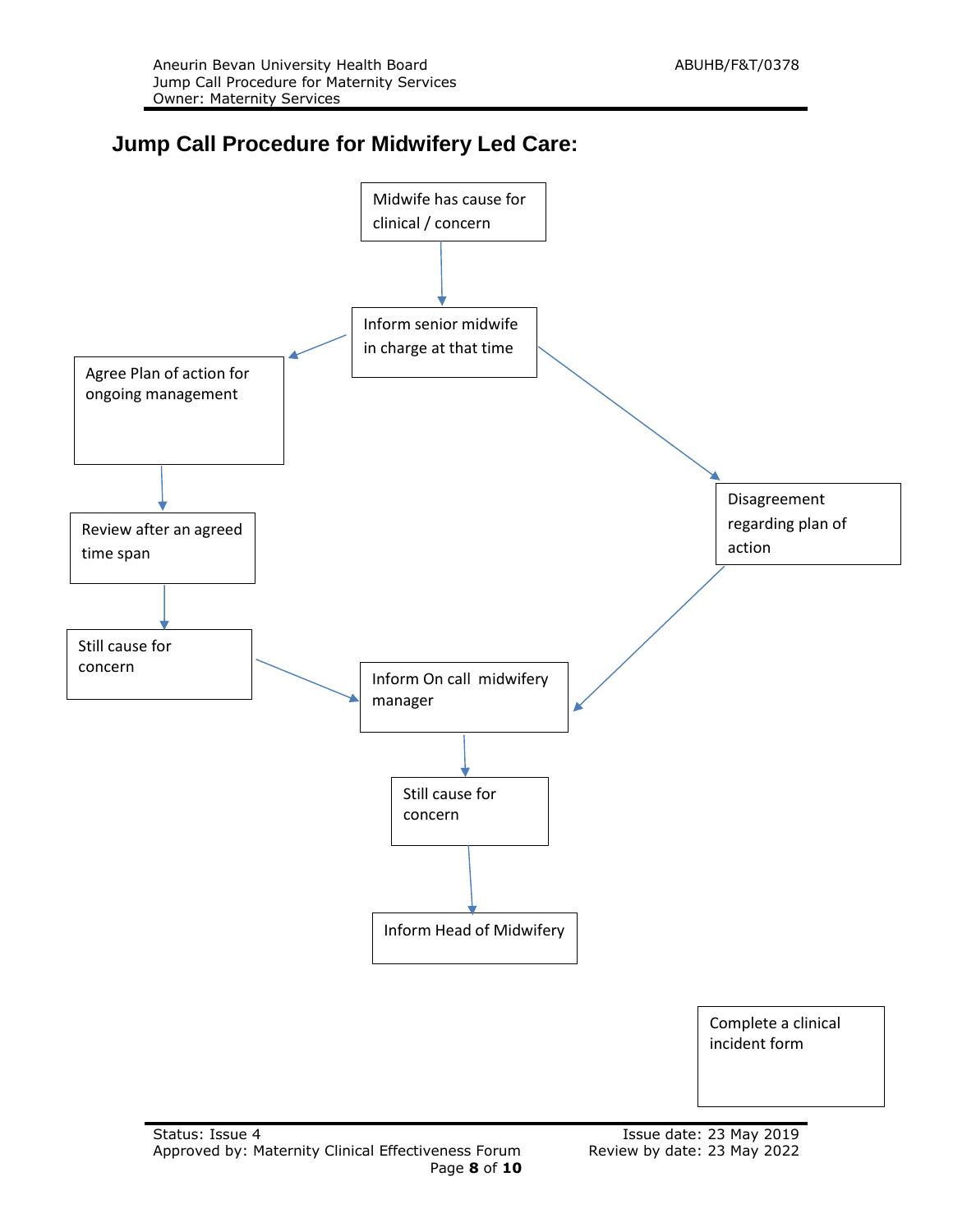Communication with Non-resident Consultant on call

To ensure any communication in such emergency situations is as clear as possible when speaking to the non –resident consultant on call

Category 1 State "I need you to attend…"

Category 2 State "I need your advice…."

Category 3 State "I need you to be aware of…"

The non-resident consultant on call in response will state

Category 1 State "Will you confirm, you need me to attend…2

Category 2 State "Will you confirm, you need my advice…"

Category 3 State 2 "Will you confirm, you want me to be aware of…."

The caller will confirm the level of response they require